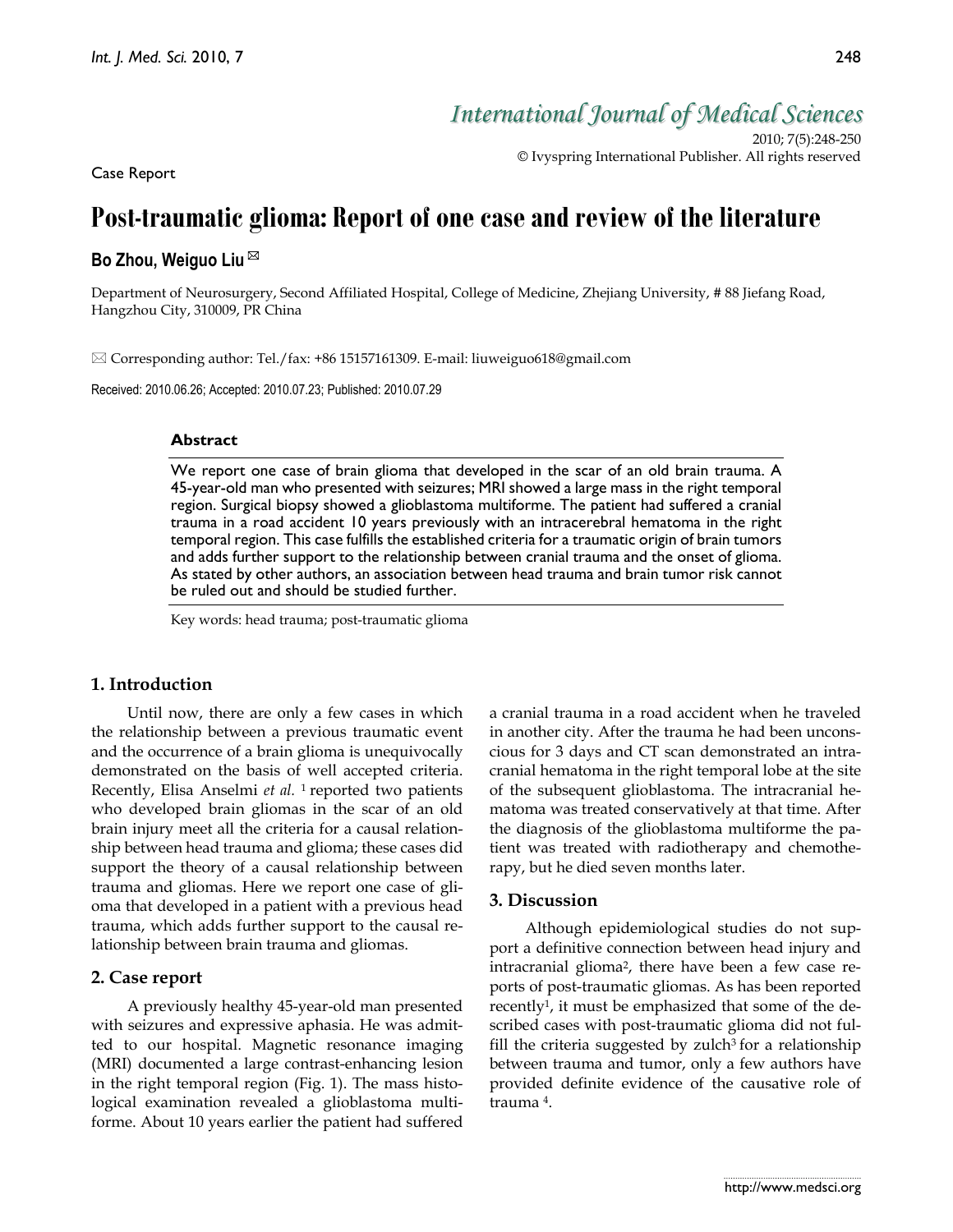Zulch  $3$  in 1965 suggested the following criteria for the acceptance of a causal relationship between trauma and the onset of cerebral tumors:

1. The patient must have been in good health before suffering the head injury.

2. The below must be severe enough to cause brain contusion and a secondary reparative process.

3. The location of the impact and the tumor should correspond exactly one to the other.

4. There should be a time interval between trauma and the appearance of the tumor of at least 1 year, a longer latent period increasing the likelihood of a causal relationship.

5. The presence of the tumor must be proved histologically.

6. Trauma should consist of an external force.

Manuelidis<sup>5</sup> in 1972 added three more criteria:

1. The traumatized brain must also be proved histologically.

2. Bleeding, scars and edema secondary to the presence of the tumor must be clearly differentiated from that caused by trauma.

3. Tumor tissue should be in direct continuity with the traumatic scar, not merely in its vicinity or separated by a narrow zone of healthy or slightly altered brain tissue.

The stringent criteria for diagnosing a posttraumatic glioma proposed by Zulch et al. 3 and Manuelidis et al. 5 require histopathological confirmation. These criteria were established in the pre-CT (computed tomography) era. The recent cases of posttraumatic glioma that have been reported show CT scans at the time of the trauma demonstrating significant injury and the follow-up scans demonstrating tumor at the same site4. With the routine use of CT and magnetic resonance imaging (MRI), some of the pathologic criteria can be replaced or supplemented by imaging criteria. CT/MRI, which elegantly reveal the severity and location of the traumatic brain injury and the subsequent formation of a neoplasm at the same site, can provide convincing evidence for the traumatic causation of a brain tumor.

Our case fulfill all the criteria defined by Zulch and two of the three criteria of Manuelidis because the intracerebral hematoma secondary to trauma was not histologically verified; it must be emphasized, however, that CT scan documented the absence of tumor at the time of the brain injury.

We suggest that these conditions for the acceptance of a causal relationship between cranial trauma and brain tumor study are the following: (1) the patient had been in good health before suffering the head injury, and early brain CT was negative; (2) the blow was severe and caused brain contusion or intracranial hematoma with a secondary reparative process; (3) the location of the impact and the occurrence of the tumor corresponded exactly one to the other; and (4) there was a more than one year interval between trauma and the appearance of the tumor.

As regards the pathogenesis of post-traumatic glioma, the regenerative and scarring processes secondary to the trauma may in some rare instances stimulate neoplastic proliferation; for these reasons it is important that the tumor arises at the site of the old scar to demonstrate a relationship between trauma and tumor6. If the tumor arises at different site of the old lesion, should be coincidence7. The fact that epidemiological studies have not shown marked increase of the relative risk may reflect the fact that the association, if it exists, is not a direct one. The mechanism of post-traumatic brain cancer is unclear. Experimental data have shown that trauma can act as a cocarcinogen in the presence of an initiating carcinogen 2. It was hypothesized that cells damaged by the initiating carcinogen proliferated as a natural result of the trauma, leading to tumor formation. Trauma probably acts as a cocarcinogen in the presence of an initiating carcinogen, i.e. it may induce the proliferation of "initiated " cells.



**Figure 1**. MRI scan of the head show a large temporal mass secondary to the glioblastoma at the site of the previous intracerebral hematoma.

# **4. Conclusion**

An association between head trauma and brain tumor risk cannot be ruled out and should therefore be studied further. Post-CT/MRI era should have